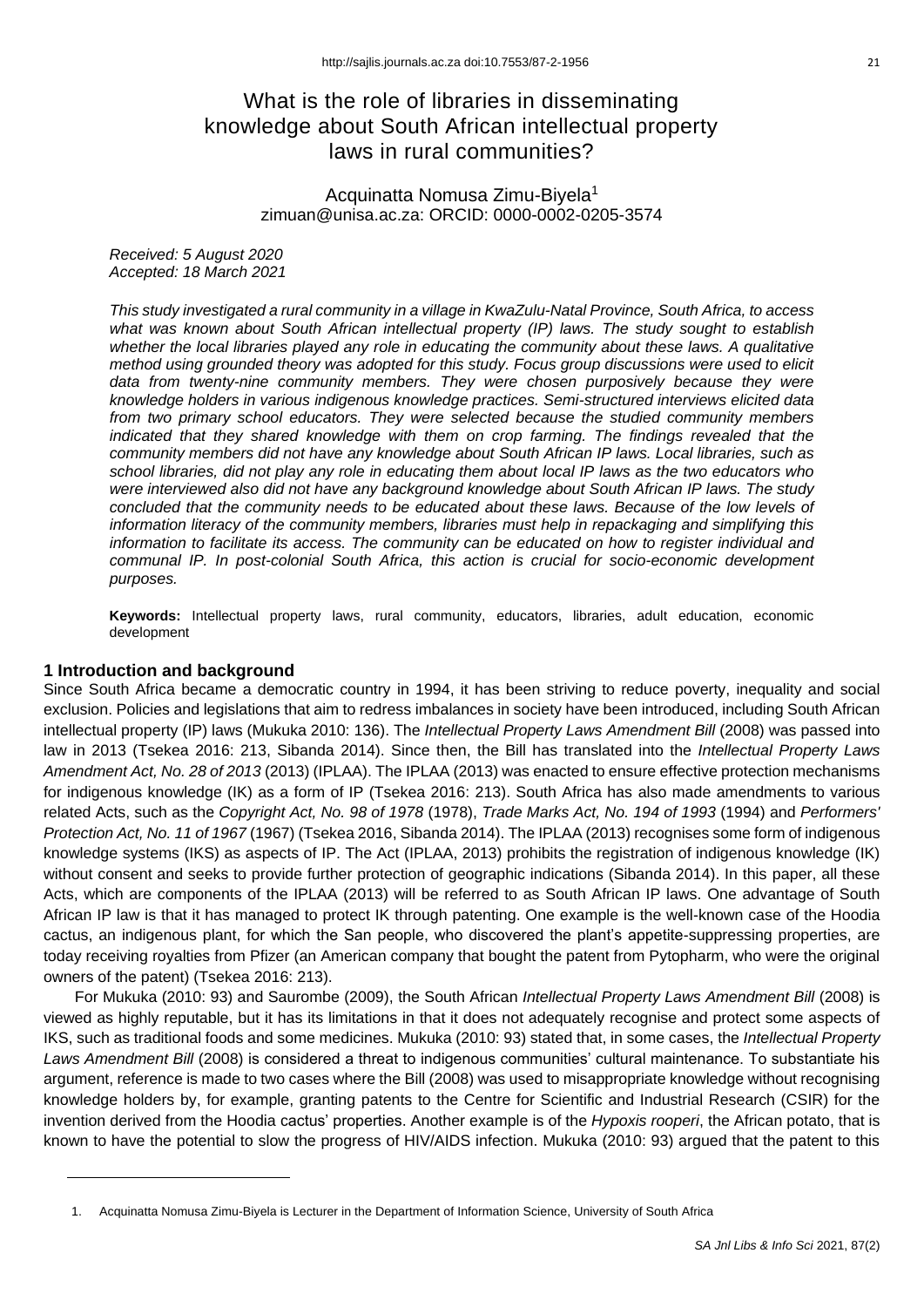indigenous plant was awarded to one person, while the knowledge belongs to the indigenous communities of South Africa. For Mukuka (2010: 93), this one person reaped the benefits that should have been more widely shared.

Saurombe (2009: 196) reiterated that the challenge of the South African *Intellectual Property Laws Amendment Bill* (2008) is that it allows individuals to protect their inventions and IP rights but does not allow communities to collectively protect their traditional knowledge. In those areas where collective property registration is possible, communities are not exercising their rights, hence Mukuka (2010: 5) underscores the significance of understanding IP rights and how these rights are related to IKS and its protection. IP rights are awarded through governments and mandated international bodies to individuals or companies over their creative endeavours evidenced in inventions, literary and artistic works, musical performance, symbols, names, images and designs used for commerce. In South Africa, IP rights give the creator the exclusive right to prevent others from making unauthorised use of their property for a limited period. For example, a patent is protected for twenty years from the date of registration (South African Bureau of Standards Design Institute [SABS] 2008). Copyright is granted for a period of fifty years after the death of the author or from the date of publication of a work (SABS Design Institute 2008). Trademarks are protected for ten years, from the date of registration (SABS Design Institute 2008). They can be renewed indefinitely for further consecutive periods of ten years, subject to the payment of the prescribed renewal fees (SABS Design Institute 2008). Aesthetic design is protected for fifteen years and functional design for ten years from the date of registration (Mukuka 2010, SABS Design Institute 2008). When the stipulated period expires and there is no renewal, the work then falls into the public domain and can be used freely by anyone (Mukuka 2010: 5).

The importance of IP rights in protecting the IKS of communities, especially rural communities, cannot be overemphasised. However, studies indicate that South African IP law has its limitations as it does not sufficiently protect some aspects of IKS. In certain instances, it promotes misappropriation of IK as it prioritises commercial benefits at the expense of primary knowledge holders and owners who are, in most cases, financially unstable (Mukuka 2010, Saurombe 2009). Saurombe (2009) further argues that in some areas, where collective property registration is possible, communities are not exercising their rights as they are not educated about IP law. Given the foregoing evidence, the importance of this study, that aims to establish the level of knowledge about these laws and the role of libraries in disseminating knowledge about South African IP laws in rural communities, cannot be disregarded.

#### **2 Problem statement**

Tsekea (2016: 211) asserts that the exploitation of indigenous communities' knowledge practices has triggered debates regarding the applicability of western IP systems in the protection of IKS. IKS are misappropriated mostly without financial gain to communities (Tsekea 2016). If the unregulated use of valuable and legitimate IK is perpetuated, the future seems bleak for Africa, including South Africa. For Saurombe (2009: 202), the protection of IK as a form of IP rights, holds the key to the majority of South Africans' participation in the national, regional and global economy. Under the South African *Intellectual Property Laws Amendment Act, No. 38 of 1997* (1997) and the *Intellectual Property Laws Amendment Bill* (2008), misappropriation of individual and community IK could take place and it continues to occur at the directive of certain sections of the economy (Saurombe 2009). Furthermore, Saurombe (2009: 201) indicated that, at a brainstorming session of the *Intellectual Property Laws Amendment Bill* (2008) which took place between various stakeholders such as university professionals and indigenous communities at the North-West University, some of the key issues that were discussed included that South African IP laws were considered too bulky and covered too many areas of IP. Some proposed that separate bills for every different domain, patent, trademark, copyright, design, geographic location and body of traditional knowledge be developed. The traditional communities did not understand the role of databases and ownership of such mechanisms and some stakeholders felt left out of the drafting of the Bill, with chiefs feeling they were being marginalised. For Tsekea (2016: 213), the *Intellectual Property Laws Amendment Act, No. 28 of 2013* (2013) attempts to address some of the major issues that were not addressed by the *Intellectual Property Laws Amendment Bill* (2008), such as the protection of IK through patenting. In addition, South Africa continues to make amendments to some IP domains such as the *Copyright Act, No. 98 of 1978* (1978), *Trade Marks Act, No. 194 of 1993* (1994) and *Performers' Protection Act, No. 11 of 1967* (1967) (Tsekea 2016).

Raditloaneng (2007: 121) asserted that professionals (including adult educators, extension officers, legal specialists, librarians and other relevant stakeholders) must educate communities about IP rights. They must prove that learning continues beyond the four walls of the classroom (Raditloaneng 2007). This study resonates with Raditloaneng's (2007) perspective as its objectives were to:

- 1. understand IK practices commonly practised in the village studied;
- 2. establish ownership protocols;
- 3. understand the level of knowledge about South African IP law; and
- 4. explore the role of libraries in disseminating knowledge about South African IP laws in rural communities.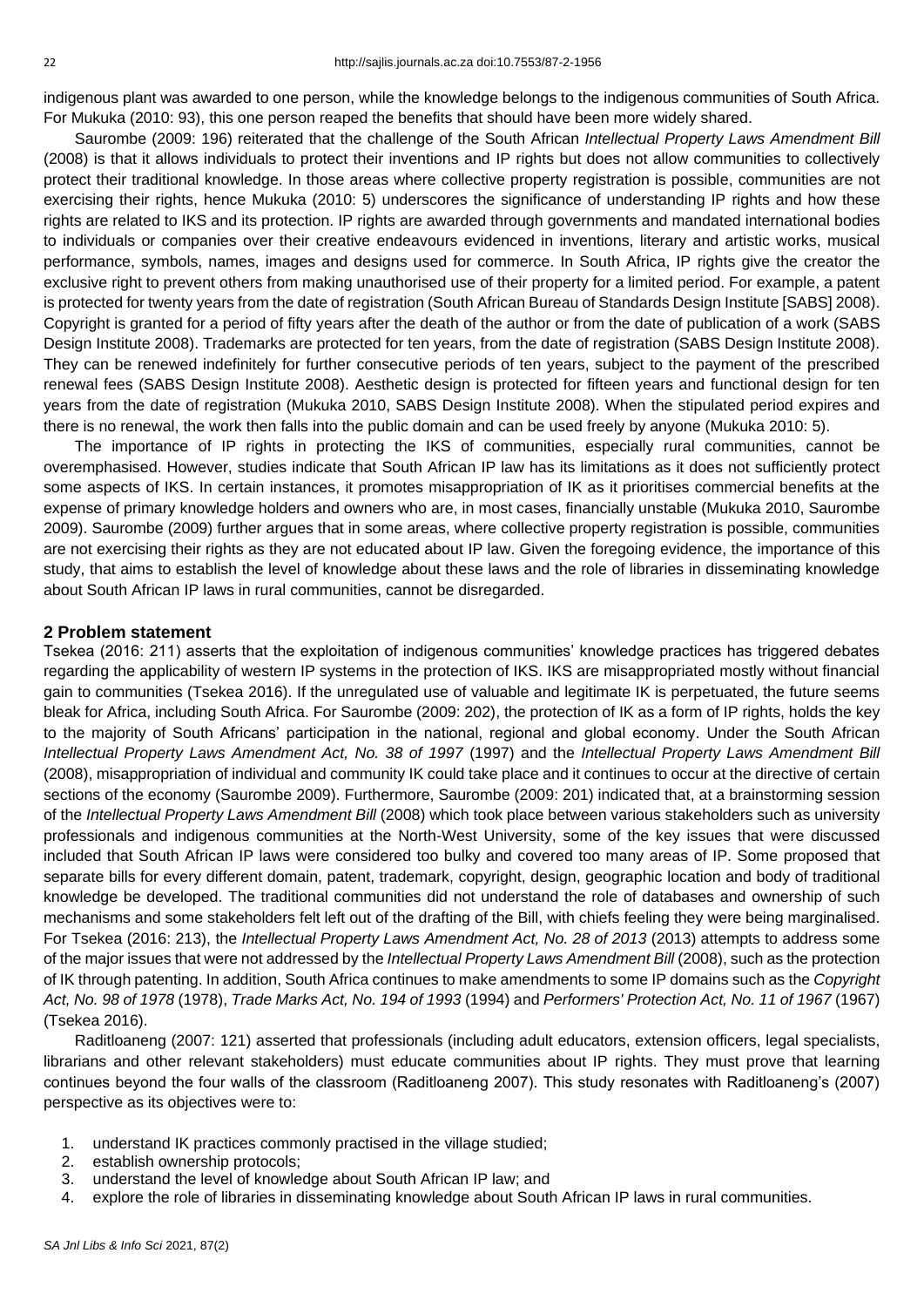#### **3 Literature review**

The discussion in the literature review is guided by the objectives of this study.

#### **3.1 Indigenous Knowledge practices**

Mhlongo and Ngulube (2019) argued that there has been a plethora of definitions and views on what constitutes IK and IKS. It is due to the lack of consistency in the definitions that Ngulube and Onyancha (2011) found seventeen labels by which IK is referred. However, they observed that 'indigenous knowledge systems' seemed to be preferred in the literature (Mhlongo & Ngulube 2019). Mukuka (2010: 3) referred to IKS as a collection of societal systems represented by the totality of products, skills, technologies, processes and systems developed and adapted by cohesive traditional societies and produced, applied, practiced and preserved over generations to ensure their long-term persistence, sanctity and progress with their natural, social and economic environments. Odora-Hoppers (2002: 9) reiterated that IKS is not only about woven baskets, handicraft for tourists or traditional dances but the unearthing of the technologies behind those practices and artefacts: the looms, textile, jewellery and brass-work manufacture; exploring indigenous technological knowledge in agriculture, fishing, forest resource exploitation, atmospheric and climatological knowledge and management techniques. It is apparent that what constitutes IK is very wide and that it encompasses many forms. It includes cultural heritage in the form of traditional stories, songs, dances and ceremonies that reflect beliefs related to spirituality, family, land and social justice (Akinwale 2012: 5). IK is embedded in culture and is unique to a given location or society. It is the basis for decisionmaking of communities about food security, human and animal health, education, and natural resource management (Hart & Vorster 2006: 9, Mwaura 2008: 21, Mpofu & Miruka 2009: 85). Green (2007: 136), Hountondji (2002: 36) and Ntuli (2002: 54) asserted that, although IK is local knowledge it is not static in nature; it changes its character as the needs of the people change. Mukuka (2010: 3) asserted that IK is knowledge that is stored in peoples' memories and activities and is expressed in stories, songs, folklore, proverbs, dances, myths, cultural values, beliefs, rituals, community laws, local language and taxonomy, agricultural practices, equipment, materials, plant species, and animal breeds. IK is shared and communicated orally by specific example and through culture. IKS consists of a total system of knowledge that encompasses soil and plant taxonomy, cultural (identity, history and language) and genetic information, animal husbandry, medicine and pharmacology, ecology, education, religion and philosophy, climatology, zoology, music, arts, architecture, justice, politics, and many others (Mukuka 2010: 3).

## **3.2 Ownership protocol**

IK is viewed as the sum total of local knowledge that has been passed on over generations (Janke 2005, Ocholla 2007, Ranasinghe 2008). Many IK authors agree that IP laws do not cater sufficiently for communal ownership but place a strong emphasis on the centrality of the individual (Moahi n.d, Mukuka 2010: 12). Britz and Lipinski (2001: 235) and Moahi (n.d) called for the harmonisation of IP laws worldwide in order to ensure that African communities benefit from their own IK. Britz and Lipinski (2001) are of the view that justice must be used as a normative tool to protect the communal ownership rights of the original creators of knowledge through commutative justice, contributive justice, distributive justice and retributive justice. Commutative justice implies that the digitisation of the African heritage cannot take place without the consent and fair compensation of Africans. Contributive justice implies that African knowledge holders should make available their vast wealth of knowledge for the benefit of humankind globally. Distributive justice means that Africa must distribute its documented heritage wider and must be helped and educated on how to access it once it is digitised. Retributive justice refers to the fair punishment of those who trespass IP laws by stealing or damaging Africa's digitised heritage (Britz & Lipinski 2001: 240, Britz & Lor 2004: 220).

Because of the complexity of IK ownership protocols, this topic has been discussed in many international and national forums, such as by the World Intellectual Property Organization (WIPO); and the United Nations Education, Scientific and Cultural Organization (UNESCO). IK's inherent value has informed governments about the need for protecting IK by developing policies and legislation to serve as guiding frameworks (Zimu-Biyela 2016a: 57), hence, the importance of educating communities about these policies and legislation.

## **3.3 South African intellectual property law**

South Africa is party to various international agreements and conventions relating to the protection of IP. Being party to the World Trade Organization (WTO), WIPO and the Trade Related Aspects of Intellectual Property Rights Agreement (TRIPS), means South Africa is obliged to comply with minimum standards for the protection of IP (Saurombe 2009: 197, Mukuka 2010: 138). In South Africa, IP laws comprise of various domains such as the *Patents Act, No. 57 of 1978* (1978), *Copyright Act, No. 98 of 1978* (1978), *Trade Marks Act, No. 194 of 1993* (1994), *Designs Act, No. 195 of 1993* (1993), trade secrets, *sui generis*, Certificates Of Origin, geographic indications (GI) and traditional knowledge (Saurombe 2009, Mukuka 2010). A trade secret is a practice which is kept secure within a business or similar entity in order to give it an advantage over its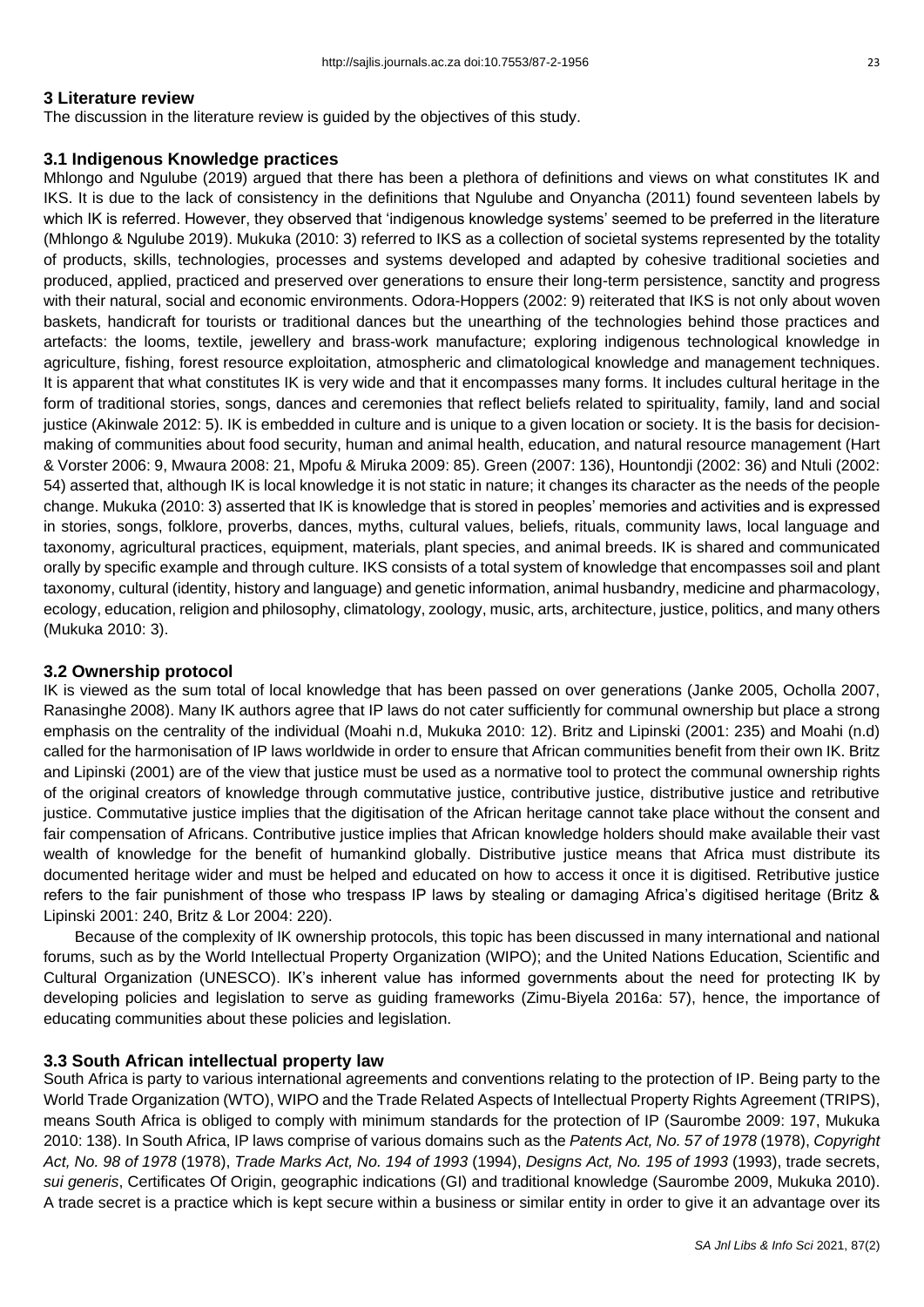competition. The recipes for popular products such as Coca-Cola are protected as trade secrets. According to Mukuka (2010: 212), the law of trade secrets has been used for a very long time to protect indigenous knowledge. It is the traditional means of passing down secret knowledge. Saurombe (2009) explains that *sui generis* is a Latin term meaning 'of its kind' and is used to describe something that is unique or different. What makes an IP system *sui generis* is the modification of some of its features to properly accommodate the special characteristics of its subject matter (traditional knowledge) and the specific policy needs which led to the establishment of a distinct system. For Sibanda (2014), the *sui generis* for GI helps in protecting the original source of the product and its quality. However, in South Africa, there is no specific legislation to protect GI; it relies on other laws such as common law and the Trade Marks Act. South Africa is a signatory to international treaties such as the Paris Convention for the Protection of Industrial Property of 1883. These instruments may somehow be used to protect GIs (Sibanda 2014). The Department of Science and Technology's IKS Policy (2008) reiterates that South Africa is a signatory to TRIPS, and the protection of aspects of IKS within the context of trademarks is possible within this framework. Protection of IKS is therefore feasible under the TRIPS agreement, but additional *sui generis* protection is required beyond this agreement. Protection of trademarks, trade secrets, genetic and biological resources, cultural and heritage issues are feasible under the law of geographical indications.

## **3.4 The role of libraries in disseminating knowledge about South African IP laws in rural communities**

The Chartered Institute of Library and Information Professionals (CILIP) (2011) explains that public or community libraries are more than just rooms with books and computers because they provide public access to knowledge and information. They also promote reading and literature to all ages and the whole of society, enabling learning and literacy from the cradle to the grave. Libraries serve as a hub to deliver essential services to local people and act as a cost-saver for society by combating ignorance, alienation, isolation, division and lack of aspiration. Furthermore, they stand for important values in society including intellectual freedom, equality of opportunity, engaged citizenship, informed democracy and a society in which people have the chance to reach their potential (Mnkeni-Saurombe & Zimu 2015). According to Hoq (2015), rural libraries need to be a one-stop centre for fulfilling various information and communication requirements of local people. Stilwell (2016) reiterated that public libraries need to make themselves more visible and lead projects that can help rural communities transform their knowledge into economic resources. Furthermore, they need to monitor and evaluate the impact of these projects (Stilwell 2011). Sipilä (2015) asserted that strong libraries are those that have adequate capacity to meet the information needs of their user communities; Anwar (2010), Anyira, Onoriode and Nwabueze (2010) and Chisita (2011) all agreed that libraries can also assist in educating communities about IP rights. According to Raju and Raju (2010: 5), libraries can help to facilitate the repackaging of information so that it becomes re-usable information.

#### **4 Conceptual framework**

The theory constructs which informed this study are post-colonial theory, economic theory and adult education theory for self-reliance. Mukuka (2010: 43) and Mapara (2009) agree that post-colonial theory deconstructs the western imperialism process and accords more value to IKS. It does this by explaining the current situation through historical development of the encounter between Europe and the East. The theory sheds light on how IP has been undermined and disregarded by the West. According to Mukuka (2010: 43), economic theory is associated with economic benefits and IP rights. Economic benefits and protection from economic exploitation are important for the cultural continuity and well-being of indigenous peoples. Economic theory helps in understanding how protection of indigenous rights from exploitation can exist as complementary and competing elements informing reforms sought by indigenous people. In his study, Mukuka (2010) used post-colonial and economic theory to understand IKS and IP rights of indigenous communities in South Africa.

Raditloaneng (2007: 121) recommended the use of adult education theory to share knowledge about the protection, existential meaning and economic benefits of IKS. Adult education has a strong legacy of advocacy for the plight of socially disadvantaged groups. According to Raditloaneng (2007: 120), the promotion and protection of local knowledge, including music as one IK form, is an important part of the business of adult educators globally. Uzomah (2018: 33) advocates for the use of Nyerere's concept of education for self-reliance from 1967. For Uzomah (2018: 33), this type of education is based on a premise that education should be able to promote self-confidence, independence, responsibility, and democratic involvement. Uzomah (2018: 33) explained that Nyerere argued that any educational reform in Africa must be relevant to society. Education must be problem solving and work oriented, characteristics for which educated individuals should strive (Zimu-Biyela 2019: 50).

#### **5 Research methodology**

A qualitative approach and grounded theory design were used in this study. Grounded theory method was adopted because it uses the systematic inductive approach to inquiry followed by a constant comparison of categories in order to generate theory, which is grounded in data of the sampled participants (Bryant & Charmaz 2012). Qualitative research was used to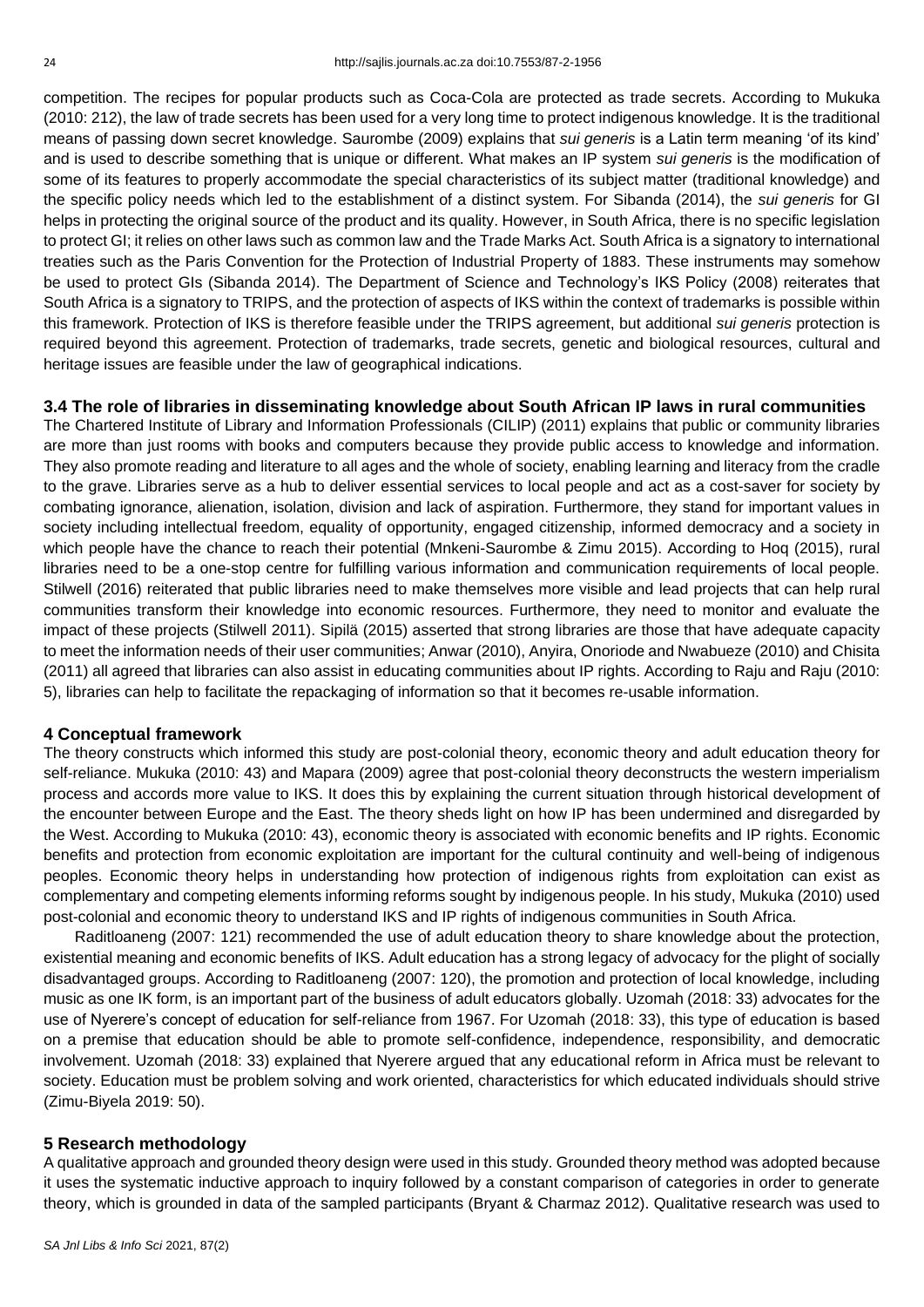find cases that were relevant to the problem being studied (Leedy & Ormrod 2001: 219). A focus group comprised twentynine rural community members. They were chosen purposively because they were knowledge holders in various IK practices such as crop farming, livestock keeping and folklores. Semi-structured interviews helped to elicit data from two primary school educators. They were selected because the focus group participants indicated that they had shared knowledge with them on crop farming. The use of semi-structured interviews allowed the researcher to engage in an indepth qualitative interviewing process with the participants in their natural setting. The interviews would also accommodate questions that emerged during the interviewing process (Adams 2010: 367).

After the focus group discussions and interviews, transect walks were taken to observe vegetable crops, domesticated animals (such as cattle and goats) in the fields, and folklores (such as beadwork). Data were analysed thematically, guided by the basic principles of grounded theory. The basic principles are based on constant data comparison until data saturation is reached. When there is no new information coming out of the data, then the theory can be developed from the repeatedly analysed data (Charmaz, 2002, in Gubrium & Holstein 2002: 675). Data were analysed manually and electronically using the software program NVivo10. For this study, data collection and analysis were done using the language of participants, which was Zulu. Therefore, misinterpretation of some statements might have taken place during data analysis. Given that, this study cannot claim to be completely unbiased.

## **6 Findings and discussion**

The findings of the study are discussed in line with the objectives of the study. Regarding biographical information, most of the participants were women above the age of 50 and they had no formal education. Some used thumbprints for signatures because they cannot write.

## **6.1 Indigenous knowledge practices**

Participants were asked about the types of vegetable crops that were commonly planted in the location of the study and why they were considered important. Findings were that leafy vegetables such as cabbages, spinach, green pepper, chillies, tomatoes and pumpkin were commonly planted, as were root plants such as beetroots, carrots and onions, and plant tubers such as potatoes, sweet potatoes and madumbe. Legumes or grain plants such as soya beans and maize were also planted. Responses indicated that vegetable crops were important for food security. They helped participants in feeding their families. The surplus was distributed to the local clinic and schools to help reduce hunger and poverty in the village. The local clinic further distributed fresh vegetables to poor families and to elders who were bedridden. Local clinic professionals emphasised that fresh vegetables from the garden were important because they are nutritious and healthy. It emerged that the practice of recycling (drying) of seeds was gradually becoming obsolete; it was no longer a common practice. However, educators from the local primary school occasionally shared knowledge on the drying of seeds and donated seeds during planting seasons. As regards soil fertilisers, participants revealed that an educator also shared knowledge on how to prepare permaculture manure. Given this information, snowball sampling was employed, and semi-structured interviews conducted with the educators.

## **6.2 Tangible, intangible and artistic expressions**

When participants were asked about other IK practices besides crop farming, the findings revealed that these practices included tangible, intangible and artistic expressions. The tangible folklore that emerged as prevalent in the area of study included beadwork, grass mats, shield work, woodwork, sculptures, African artwork and jewellery. It transpired that, in this contemporary world, the metaphorical communication significance of beads was superseded by cultural and economic values. The intangible folklores included oral poetry and oral history. The artistic, intangible folklores included rain prayers or prayers to Nomkhubulwane, and the initiation of girls or *umkhehlo* also called *umemulo* (Zimu-Biyela 2016a: 114). In many African countries, folklores were important because they were used as tools to educate younger generations using oral traditions like proverbs, riddles, songs, dances, legends and myths (Zimu-Biyela 2016a: 146).

## **6.3 Livestock keeping**

Participants indicated that cattle, goats and chickens were the common types of livestock that were kept and the importance of keeping these types were propounded: domesticated animal types were important for food security as well as for cultural and economic reasons. For example, participants indicated that they used them to perform rituals like paying a bride's price or *lobola* or conducting cleansing ceremonies after the death of a family member. Responses were in line with the views of other IK proponents, that livestock keeping was a significant activity that allowed many households in rural and semi-urban areas to remain food-secure and kept them from extreme poverty (Reddy et al. 2015). When asked about the livestockkeeping challenges experienced, the responses were that challenges included high death rates of livestock, especially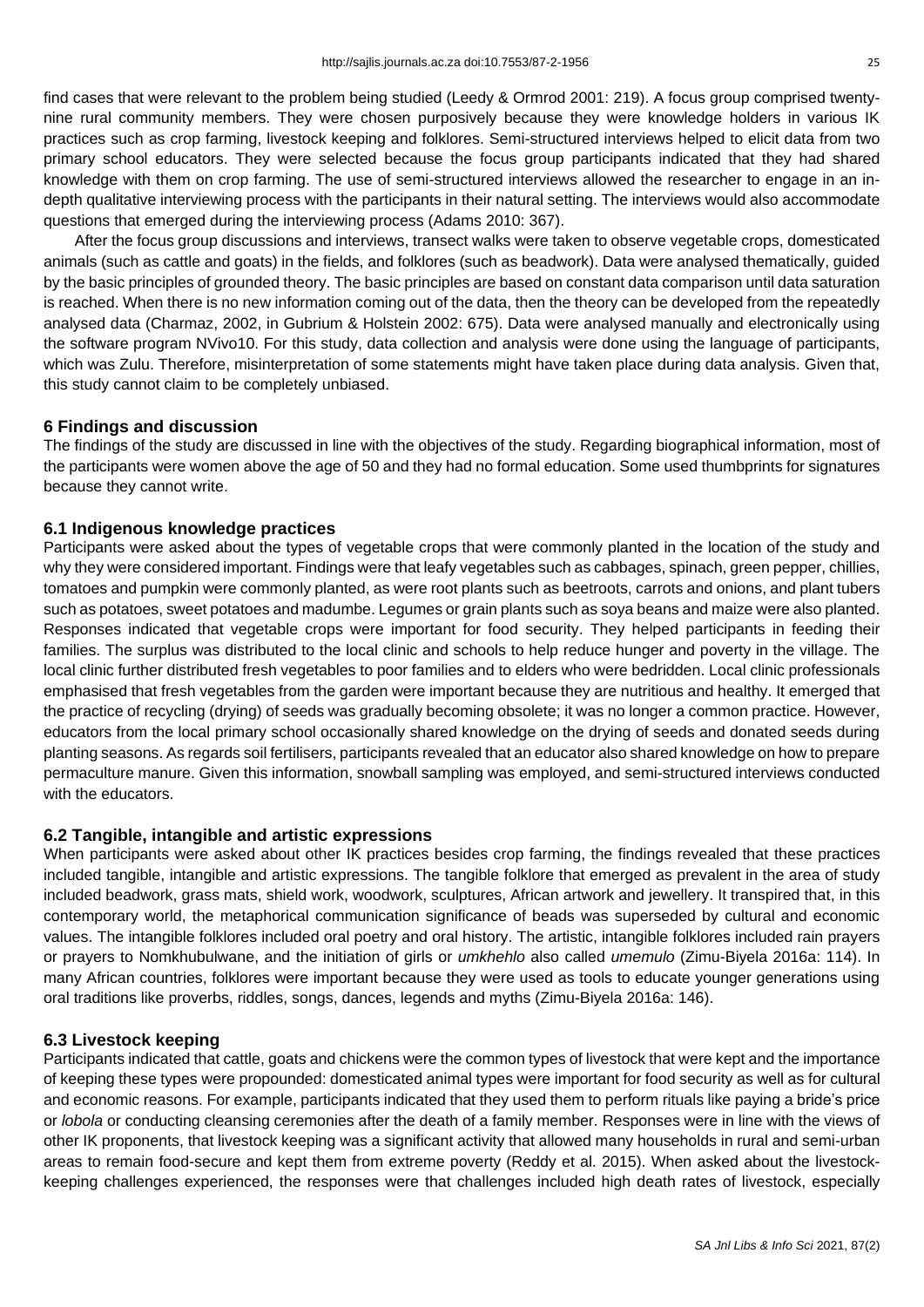cattle, due to drought or the scarcity of water (for example, artificial dams and dipping tanks drying out), scarcity of food, and various diseases (Zimu-Biyela 2016b: 4). Government support was limited or non-existent (Zimu-Biyela 2016b: 4).

# **6.4 Indigenous knowledge practices promoted by educators**

When the educators were asked about the IK practices which were shared with community members, they responded that the school was involved in a project known as the School Environmental Education Project (SEEP). The project was based on a memorandum of understanding between the Department of Basic Education (DBE) and the KwaZulu-Natal Department of Economic Development, Tourism and Environmental Affairs (EDTEA). The vision of SEEP was to empower citizens to participate in the environmental governance of their province and thus become an environmentally literate community. SEEP was integrated into the school curriculum to help promote IKS. Knowledge acquired through SEEP, such as the preparation of permaculture manure, seeds and other resources, was then shared with community members who were crop farmers (Zimu-Biyela 2019). The IK which was shared with the learners included landscaping, gardening, organic and permaculture gardening, water conservation, energy saving, natural resources management and conservation. Subjects such as Economic Management Sciences (EMS), and Life Skills and Life Orientation were integrated with some themes of SEEP, such as the Green Project. In EMS, for example, learners were taught to be economical by learning how to recycle paper and plastics, of the importance of using surplus crop yields for the school feeding programme, and about informal trading to generate money to buy more seeds. The findings indicated that through apprentice education, the learners and the community members were groomed to become crop farming artisans and technicians. As Nyerere in Uzomah (2018: 33) recommended, the learners and some community members were educated for self-reliance, self-confidence, independence, responsibility, and democratic involvement.

# **6.5 Ownership protocols**

When asked about ownership protocols, the findings revealed that knowledge was communally owned. Sampled participants routinely indicated that knowledge about IK was acquired from parents and grandparents through word of mouth, demonstration, observation and imitation. For example, one woman crop farmer indicated that her mother used to take her along when she went to the fields for crop farming purposes. Similarly, one woman livestock keeper indicated that she acquired knowledge through apprentice education from her parents.

# **6.6 Knowledge about IP laws**

The sampled participants, including educators, indicated that they did not have any knowledge about South African IP laws. Community members, however, indicated they were keen to be educated about these laws (Zimu-Biyela 2016a). The community members recommended that villages work together in communities of practice, sharing knowledge about important matters in relation to IK, such as its protection through its use.

# **6.7 The role of libraries in disseminating knowledge about South African IP laws in rural communities**

When community members were asked whether they were using libraries to share knowledge about IK and IP rights, the findings revealed that knowledge sharing with the educators took place on a limited basis. However, knowledge about South African IP laws was not shared, as educators did not have any background knowledge about these laws. The study discovered that one primary school library was functional but that it only catered for the information needs of the learners. In addition, one high school library was not well-resourced and was not functional. One female educator who holds qualifications in Agricultural Science did share knowledge with the community members on seed recycling and seasonal agricultural farming, but knowledge about South African IP laws was not shared.

# **7 Conclusions and recommendations**

This paper concludes that the village in which the study was located is rich in various IK practices, such as agricultural farming, including both crop and livestock farming. It is rich in tangible, intangible and artistic folklores. However, its IKS is not effectively and efficiently protected because villagers do not have any basic knowledge about IP rights – community members were not practising collective property registration of their IK or benefiting commercially from it, as they did not have any knowledge about IP laws. Britz and Lipinski (2001: 235) posited that justice must be used as a normative tool to protect the communal ownership rights of the original creators of knowledge through commutative justice. Mapara's (2009) post-colonial theory avers that there is a need to use IK for the revitalisation of lost cultural identities. Educational methods – such as the use of audio-visual aids, library conference rooms and library halls – suitable for the community's educational levels may be used to educate the community about IP laws. Libraries can collaborate with relevant stakeholders such as the South African Companies and Intellectual Property Registration Office (CIPRO) to educate the community about the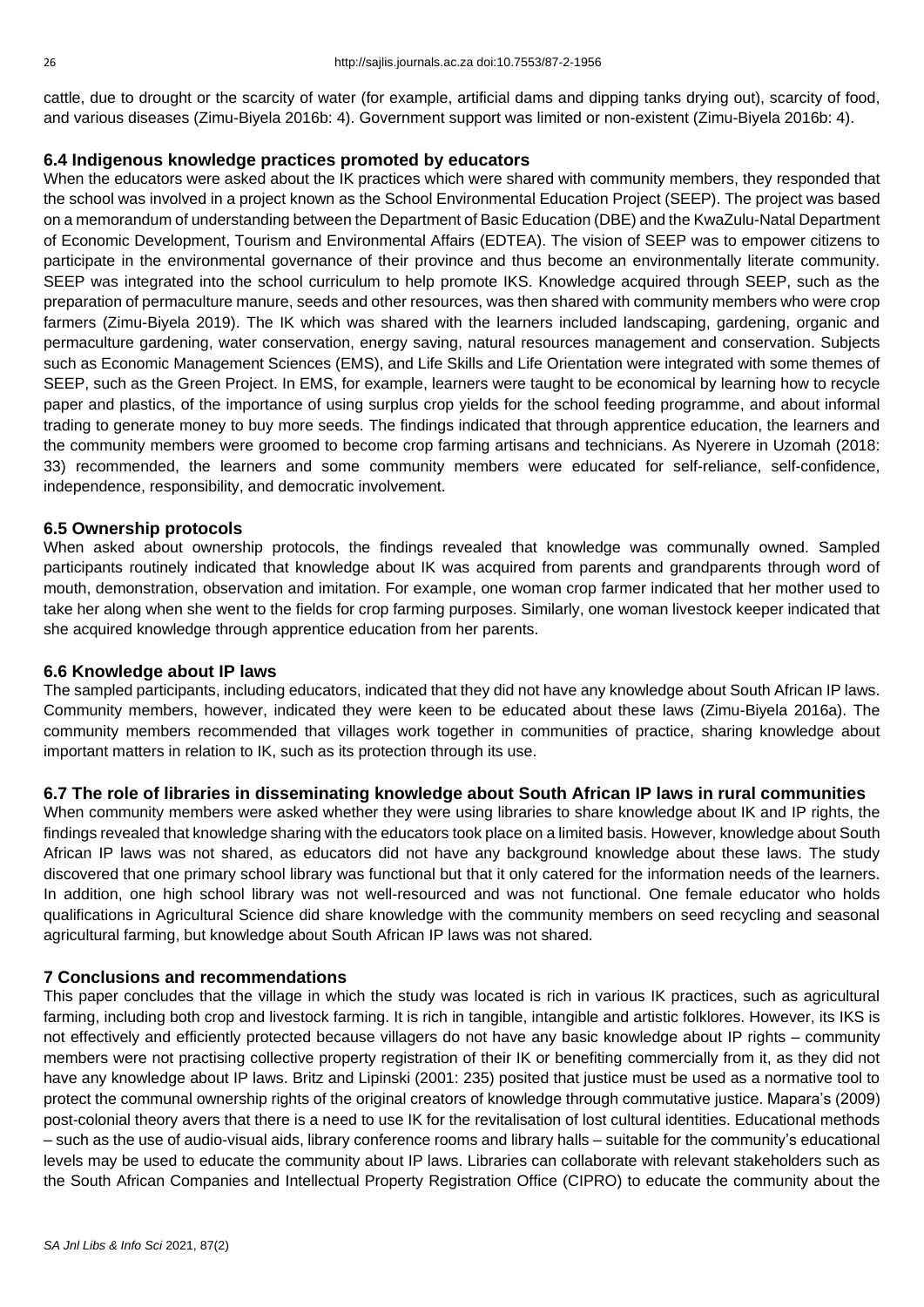registration of patents, trademarks, designs and copyright. In line with the economic theory adopted for this study, educating the community about these laws is crucial for socio-economic development purposes.

In this study, adult education intervention programmes about South African IP laws are viewed as important in helping the studied community gain knowledge about these laws and how to use them to become financially independent. Because of the low levels of education of community members, this study agrees with Raju and Raju (2010) that South African IP laws need to be repackaged and simplified to help the community understand their content. Raditloaneng (2007: 116) states that education is a process of acquiring knowledge, skills, attitudes and practices beyond the walls of the classroom. It is a component of lifelong learning. Education may embrace some form of organised or unorganised instruction conducted by community or school librarians, relevant stakeholders and facilitators in adult education. Lifelong learning is normally embedded in social relationships and is mostly associated with adult learning (Raditloaneng 2007: 117). Given that participants were knowledge holders and educators who were above the age of 40, adult education about South African IP laws is thus deemed fit for the studied group.

## **References**

- Adams, W.C. 2010. Conducting semi-structured interviews. In *Handbook of practical program evaluation.* 3<sup>rd</sup> ed. J.S. Wholey, H.P. Hatry and K.E. Newcomer, Eds. San Francisco, CA: Jossey-Bass. 365–377.
- Akinwale, A.A. 2012. Digitisation of indigenous knowledge for natural resources management in Africa. Paper presented at the 20th Anniversary Summit of the African Educational Research Network at North Carolina State University, Raleigh, USA. 19 May. Raleigh, USA.
- Anyira, I., Onoriode, O.K. and Nwabueze, A. 2010. The role of libraries in the preservation and accessibility of indigenous knowledge in the Niger Delta Region of Nigeria. *Library Philosophy and Practice*, June 2010. [Online]. http://www.digitalcommons.unl.edu/libphilprac/387/ (15 February 2020).
- Anwar, M.A. 2010. Role of information management in the preservation of indigenous knowledge. *Pakistan Journal of Library and Information Science.* [Online]. http://journals.pu.edu.pk/journals/index.php/pjiml/article/view/792/427 (9 March 2020).
- Britz, J.J. and Lipinski, T. A. 2001. Indigenous knowledge: a moral reflection on current legal concepts of intellectual property. *Libri,* 51(4): 234–246.
- Britz, J.J. and Lor, P. 2004. A moral reflection on the digitisation of Africa's documentary heritage. *IFLA Journal, 30*: 216– 223.
- Bryant, A. and Charmaz, K. Eds. 2012. *The SAGE handbook of grounded theory*. Los Angeles: SAGE.
- Chisita, C.T. 2011. Role of libraries in promoting the dissemination and documentation of indigenous agricultural information: case study of Zimbabwe. Paper presented at the 77th IFLA Conference on information systems for indigenous knowledge in agriculture. 13 - 18 August. San Juan, Puerto Rico.
- Chartered Institute of Library and Information Professionals. 2011. Public libraries briefing: key facts about public libraries. [Online]. <http://www.cilip.org.uk/getinvolved/advocacy/public-libraries/Documents/Public>
	- libraries\_briefing\_CILIP\_March2011.pdf (20 May 2020).
- *Copyright Act, No. 98 of 1978*. 1978. [Online]. [https://www.gov.za/sites/default/files/gcis\\_document/201504/act-98-](https://www.gov.za/sites/default/files/gcis_document/201504/act-98-1978.pdf) [1978.pdf.](https://www.gov.za/sites/default/files/gcis_document/201504/act-98-1978.pdf)
- Department of Science and Technology. 2008. *Indigenous Knowledge Systems: a policy framework*. [Online]. http://www.dst.gov.za (9 March 2021).
- *Designs Act, No. 195 of 1993*. 1993. [Online].
- https://www.gov.za/sites/default/files/gcis\_document/201409/act195of1993.pdf.
- Green, L. 2007. The indigenous knowledge systems policy of 2004: challenges for South African Universities. *Social Dynamics,* 33(1): 130–154.
- Gubrium, J.F. and Holstein, J.A. 2002. *Handbook of interview research: context & method*. Thousand Oaks, California: Sage Publications.
- Hart, T. and Vorster, I. 2006. *Indigenous knowledge on the South African landscape: potentials for agricultural development.* Cape Town, South Africa: HSRC Press.
- Hoq, K. M. G. 2015. Rural library and information services, their Success, failure and sustainability: a literature review. *Information Development,* 31(3): 294–310. DOI:10.1177/0266666913515693.
- Hountondji, P.J. 2002. Knowledge appropriation in a post-colonial context. In *Indigenous knowledge and the integration of knowledge systems.* C. A. Odora-Hoppers, Ed. Claremont, South Africa: New Africa Books. 23–38.
- *Intellectual Property Laws Amendment Bill.* 2008. [Online]. https://static.pmg.org.za/bills/080505trade-propertybill.pdf . *Intellectual Property Laws Amendment Act, No. 28 of 2013*. 2013. [Online].
- https://www.gov.za/sites/default/files/gcis\_document/201409/37148gon996act28-2013.pdf.
- *Intellectual Property Laws Amendment Act, No. 38 of 1997*. 1997. [Online].
- https://www.gov.za/sites/default/files/gcis\_document/201409/a38-97.pdf.
- Janke, T. 2005. Managing indigenous knowledge and indigenous cultural and intellectual property. *Australian Academic & Research Libraries,* 36(2):99–111.
- Leedy, P.D. and Ormrod, J.E. 2001. *Practical research: planning and design*. (7th ed.). Upper Saddle River, New Jersey: Merrill Prentice Hall.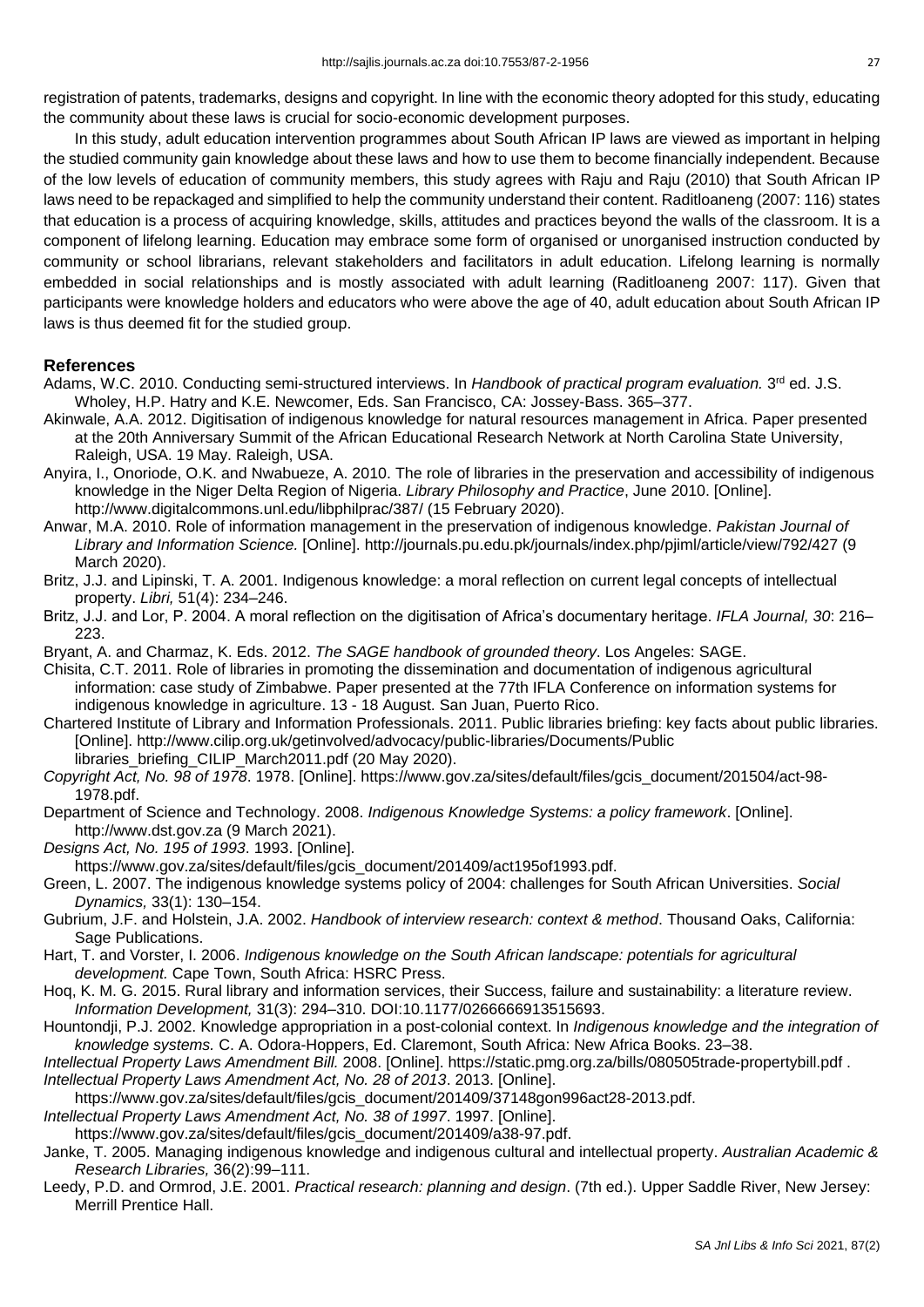- Mapara, J. 2009. Indigenous knowledge systems in Zimbabwe: juxtaposing postcolonial theory. *The Journal of Pan African Studies,* 3(1):139–155.
- Mhlongo, M. and Ngulube, P. 2019. Resource provision and access to indigenous knowledge in public libraries in South Africa. *Information Development*. DOI:10.177/0266666919841095.
- Mnkeni-Saurombe, N. and Zimu, N. 2015. Towards tackling inequalities in South Africa: the role of community libraries. *Information Development,* 31(1): 40–52. DOI:10.1177/0266666913501681.
- Moahi, K.H. (n.d). Globalisation, knowledge economy and the implication for indigenous knowledge. [Online]. http://www.africainfoethics.org/pdf/african-reader (1 July 2013).
- Mpofu, D. and Miruka, C.O. 2009. Indigenous knowledge management transfer systems across generations in Zimbabwe. *Indilinga African Journal of Indigenous Knowledge Systems,* 8(1): 85-94.
- Mukuka, G.S. 2010. Indigenous knowledge systems and intellectual property laws in South Africa. DPhil thesis. University of Witwatersrand, Johannesburg.
- Mwaura, P. Ed. 2008. *Indigenous knowledge in disaster management in Africa*. Kenya: United Nations Environment Programme (UNEP).
- Ngulube P. and Onyancha O.B. 2011. What's in a name? Using informetric techniques to conceptualise the knowledge of traditional and indigenous communities. *Indilinga – African Journal of Indigenous Knowledge Systems,* 10(2): 129– 152.
- Ntuli, P.P. 2002. Indigenous knowledge systems and the African Renaissance. In *Indigenous knowledge and the integration of knowledge systems.* C.A. Odora-Hoppers, Ed. Claremont, South Africa: New Africa Books. 53–66.
- Ocholla, D.N. 2007. Marginalized knowledge: an agenda for indigenous knowledge development and integration with other forms of knowledge. *International Review of Information Ethics,* 7(9): 1–10.
- Odora-Hoppers, C. 2002. *Indigenous knowledge and the integration of knowledge systems.* Claremont, South Africa: New Africa Books. 53–66.
- *Patents Act, No. 57 of 1978*. 1978. [Online]. https://www.gov.za/sites/default/files/gcis\_document/201504/act-57-1978.pdf *Performers' Protection Act, No. 11 of 1967*. 1967. [Online].
- [https://www.gov.za/sites/default/files/gcis\\_document/201505/act-11-1967.pdf.](https://www.gov.za/sites/default/files/gcis_document/201505/act-11-1967.pdf)
- Raditloaneng, W.P. 2007. Protection and promotion of local music: a talent that educates, entertains and binds. In *Indigenous knowledge systems and intellectual property in the twenty-first century, perspectives from Southern Africa.* Isaac Mazonde and Pradip Thomas. Eds. Senegal: Council for the Development of Social Science Research in Africa (CODESRIA). 115–122.
- Raju, R. and Raju, J. 2010. The public library as a critical institution in South Africa's democracy: a reflection. *Library and Information Science Research Electronic Journal,* 20(1): 1–13. [Online]. http://libres.crlin.edi.au/ (11 June 2020).
- Ranasinghe, P. 2008. Preservation and provision of access to indigenous knowledge in Sri Lanka. Paper presented at the 74th International Federation of Library Association (IFLA) conference. August 10-14. Quebec, Canada. [Online]. http://www.ifla.org/iv/ifla74/index.htm (10 July 2020).
- Reddy, V., Goga, S., Timol, F., Molefi, S., Mather, A., Chetty, T. and Wallace, D. 2015. Gender, small-scale livestock farming and food security: policy implications in the South African context. *The HSRC Policy Brief*, March. [Online]. http://www.hsrc.ac.za. (1 July 2020).
- South Africa Bureau Standards (SABS) Design Institute. 2008. *Your guide to intellectual property rights in South Africa*. Pretoria, South Africa: SABS Design Institute.
- Saurombe, A. 2009. The protection of indigenous traditional knowledge through the intellectual property system and the 2008 South African Intellectual Property Law Amendment Bill. *Journal of International Commercial Law and Technology,* 4(3): 196–202.
- Sibanda, O.S. 2014. Sue generis legislation for geographical indications protection in South Africa: prospects and challenges. Paper presented at Research Indaba@Law Sub-Committee Retreat, Muldersdrift, Johannesburg, 8-11 April 2014.
- Sipilä, S. 2015. Strong libraries, strong societies. *El Professional de la Informacion,* 24(2): 95–101. DOI:10.3145/epi.2015.mar.02.
- Stilwell, C. 2011. Poverty, social exclusion, and the potential of South African public libraries and community centres. *Libri,* 61(1): 50–66. DOI:10.1515/libr.2011.005.
- Stilwell, C. 2016. Public libraries and social inclusion: an update from South Africa. In *Advances in Librarianship, Volume 41: Perspectives on Libraries as Institutions of Human Rights and Social Justice*. U. Gorham, N. Greene Taylor and P. T. Jaeger, Eds. Bingley: Emerald Publishing. 119–46. DOI:10.1108/S0065-283020160000041006.
- *Trade Marks Act, No. 194 of 1993*. 1994. [Online]. [https://www.gov.za/sites/default/files/gcis\\_document/201409/act194of1993.pdf.](https://www.gov.za/sites/default/files/gcis_document/201409/act194of1993.pdf)
- Tsekea, S. 2016. The position of intellectual property systems in the protection of indigenous knowledge. In *Proceedings of the 22nd Standing Conference of Eastern, Central and Southern Africa Library and Information Associations' digital transformation and the changing role of libraries and information centres in the sustainable development of Africa.* Mbabane, Swaziland: Swaziland Library and Information Association. 209–216.
- Uzomah, H. O. 2018. Decolonising African Educational System as a Panacea for Africa's Advancement in the 21st Century. *African Renaissance,* 15(1): 29–43. DOI:10.31920/daes\_15\_1\_18.
- Zimu-Biyela, A.N. 2016a. The Management and Preservation of Indigenous Knowledge in Dlangubo Village in KwaZulu-Natal, South Africa. DPhil thesis, University of South Africa.